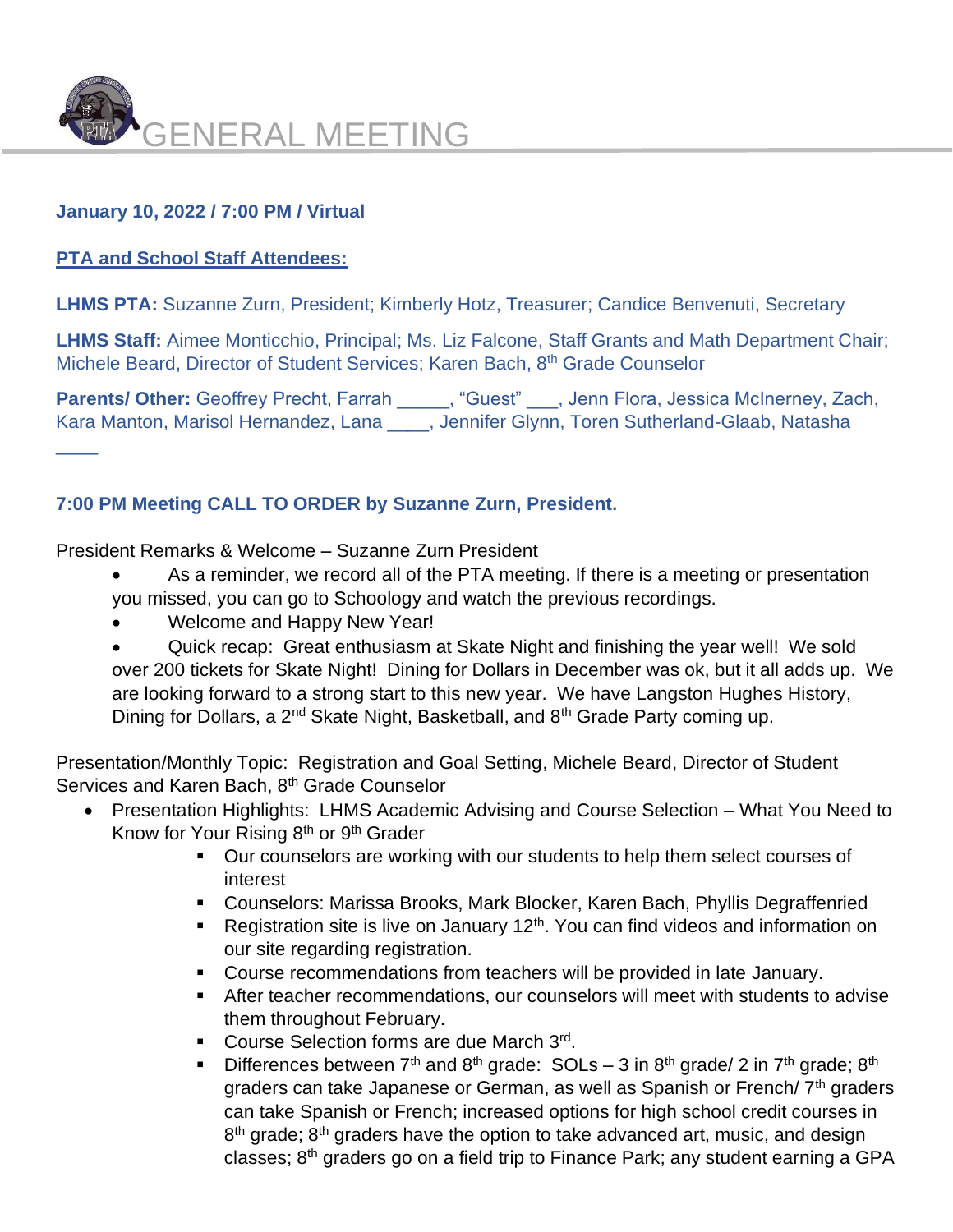of 3.75 or higher in  $7<sup>th</sup>$  grade can become a member of National Junior Honors Society

- IB Middle Years Program if students are considering the IB Diploma Program at SLHS, they should take Algebra and a world language in  $8<sup>th</sup>$  grade.
- Open access to honors classes (except Geometry), all will take honors history and civics.
- Discussed the Math course sequence and high school credit courses.
- Support classes are offered: Math, Reading, Special Education, ESOL, and Study Skills.
- **•** Rising  $9<sup>th</sup>$  grade dates:
	- 1/14 Herndon High School counselors will mee with students virtually;
	- 2/1 high school transfer applications open;
	- $\bullet$  2/2-7 8<sup>th</sup> grade students will work on a 4-year plan with counselors;
	- 2/14-17 SLHS counselors will meet with students for course selection;
	- 2/25 high school course selections are due.
- $\blacksquare$  8<sup>th</sup> grade v. 9<sup>th</sup> grade: In 9<sup>th</sup> grade, students must pass a certain number of courses and SOLs to graduate; increased world language options; increased options for clubs and after school activities; high school competitive sports; yearlong elective courses; increased work expectations; honors level/advanced courses include a "grade bump" GPA; advanced course options IB at SLHS and AP are Herndon high school.
- Questions, contact:
	- o Michele Beard: [mbeard@fcps.edu](mailto:mbeard@fcps.edu)
	- o Marissa Brooks, 7<sup>th</sup> grade A-K: [mlbrooks@fcps.edu](mailto:mlbrooks@fcps.edu)
	- o Mark Blocker, 7<sup>th</sup> grade L-Z: [mfblocker@fcps.edu](mailto:mfblocker@fcps.edu)
	- o Karen Bach, 8<sup>th</sup> grade A-K: [kabach@fcps.edu](mailto:kabach@fcps.edu)
	- o Phyllis Degraffenried, 8th grade L-Z: [pjdegraffenr@fcps.edu](mailto:pjdegraffenr@fcps.edu)

November Meeting Minutes – Candice Benvenuti, PTA Secretary

- Presented the meeting minutes for approval; meeting minutes were also shared on screen.
- There was a motion to approve;  $2^{nd}$  to the motion.
- November meeting minutes were approved and will be posted to LHMS PTA website.

President's Report – Suzanne Zurn, PTA President

- Did a mini-President's report in the welcome.
- E-mail: [president@lhmspta.com](mailto:president@lhmspta.com)

Principal's Report – Aimee Monticchio, LHMS Principal

- Happy New year!
- Our budget and predicted numbers will drive our staffing for next year. We are down about 100 students from two years ago. We are hoping to get back to post-COVID days soon.
- We are fully open! Renovations are now in the finishing touches stage. We have fully renovated spaces, and every hallway is open.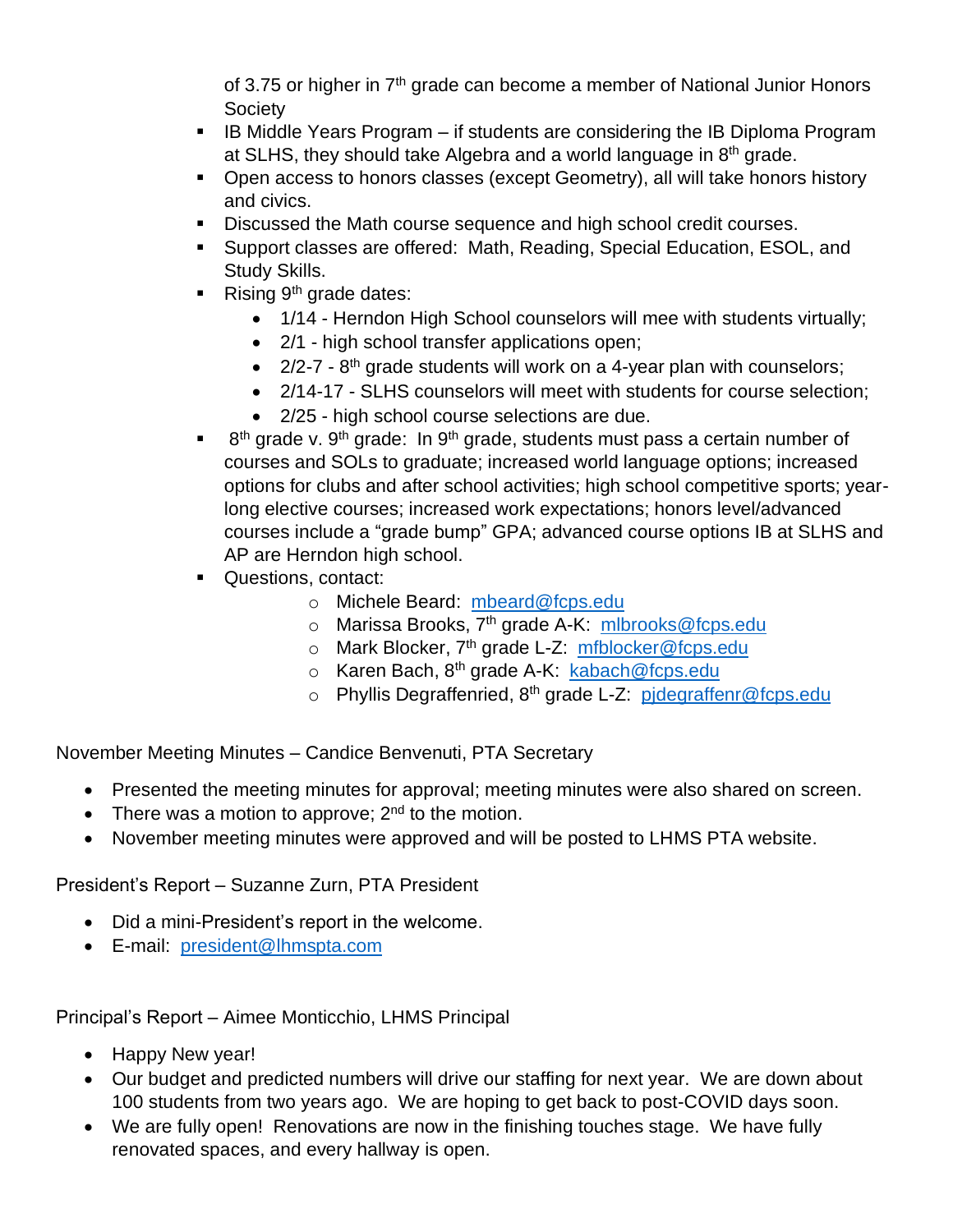- We made a change to our Connections period, our  $3<sup>rd</sup>$  period. It is a time that is it an advisory class. Students work on their reading and math skills through the programs Lexia and Math Space. Teachers have students every other day in 3<sup>rd</sup> period. 60 students will be recognized for advancing through that curriculum.
- Our social emotional learning is to help students reconnect and relearn social and organizational skills. It allows student and teachers to connect and students to connect with each other to improve ourselves.
- Reading and Math inventories will be taken to benchmark students to ensure students are moving along and improving and receiving interventions as needed.
- We close out the quarter next week. We have a half day next Thursday, teacher workday on Friday, and a staff development day on Monday.
- This weekend is a long weekend also with the Monday holiday.
- We will recognize students with end of quarter awards for all of their hard work.
- We are committed to remaining open. We have been fortunate as a staff. The extra week helped us. Last Monday, about 14 teachers were unavailable due to different COVID-related reasons. Today when we opened, only two staff members were unavailable to attend.

# Treasurer's Report – Kim Hotz, PTA Treasurer

- Showed a 6-month view of the PTA's budget. Skate Night and Spirit Wear gave a nice boost to our revenue. Skate Night =  $$2,109.62$ ; Spirit Wear =  $$4,165.06$ . We received nice donations from parents that will be applied to different programs. Dining for Dollars and Amazon money.
- Overall income  $= $9,121.28$
- Expenses have done a great job limiting expenses.
- Total expenses  $= $6,831.06$
- Net Income  $= $2,290.22$
- Very grateful for the community contributions and the support. We had a very conservative budget. The extra surplus will help us provide funds towards additional opportunities. Any suggestions as to where to spend the funds, please reach out to us.

# New Items for Business

- o Dining for Dollars Days: Suzanne Zurn
	- Feb 10 at Noodles & Company
	- Most Dining for Dollars have been netting us \$75-\$100 per event, but they add up and allow us to support our teachers with staff mini-grants. Please continue to support our Dining for Dollars.
- o Staff Mini-Grant Applications: Liz Falcone
	- A huge thank you to the PTA for supporting us. We have been able to recognize and support more and more students and extend our programs of support.
	- Jody Lawrence, Reading Specialist Requests \$250 to buy book-related prizes such as bookmarks, journals and vinyl stickers in addition to snacks and gift cards for students who participate in Learning Ally's Great Reading Games. Students participate in a 7-week event proven to help educators engage students and increase reading stamina by reading books of their own choice for at least 20 minutes a day, share book recommendations with their peers to earn bronze,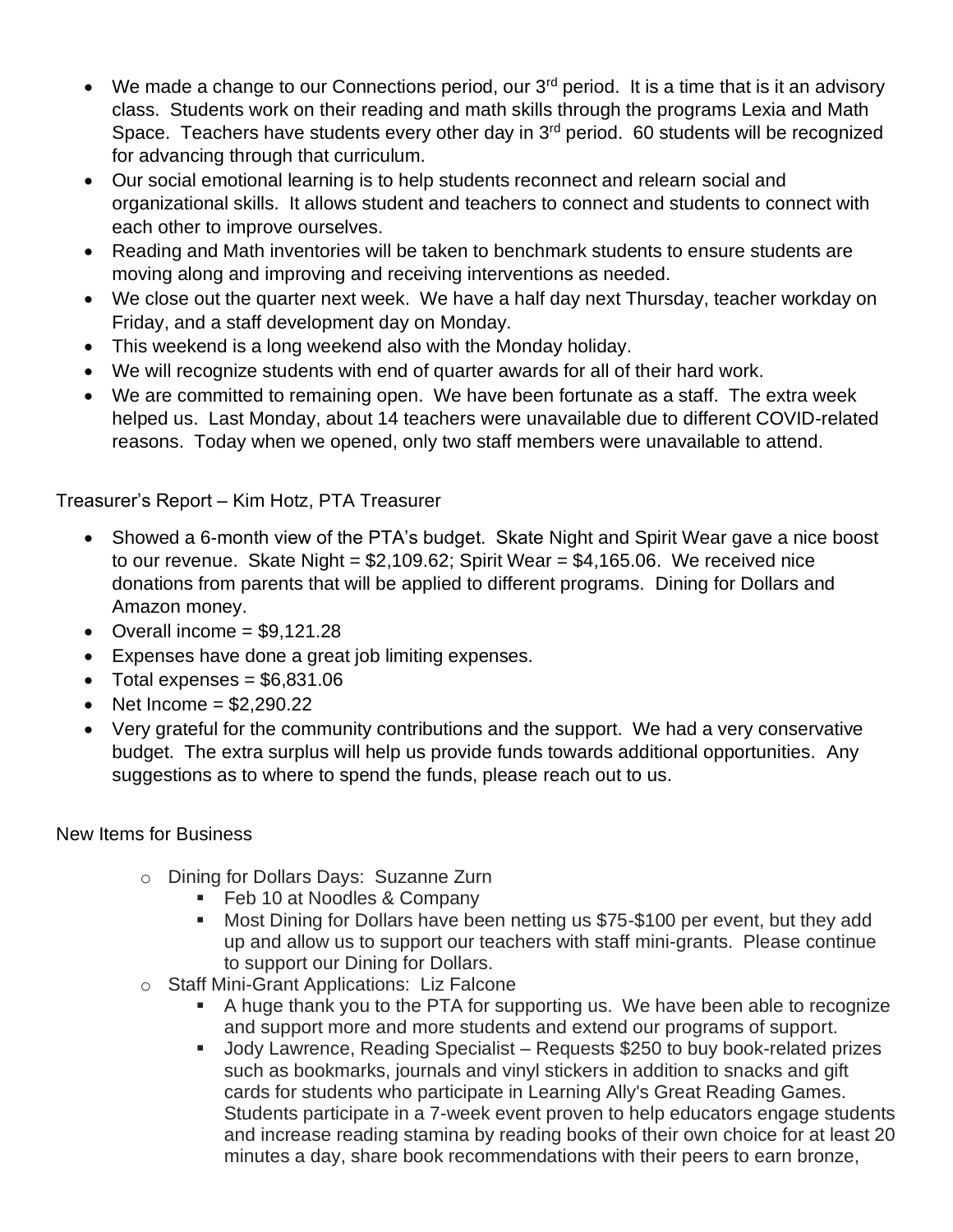silver and gold medals. Last year, thanks to our PTA's support, Hughes placed #8 in the Nation in their performance in these games! We would love an opportunity to see that support again.

- Move that this application is considered and approve. There is a student recognition line item and two discretionary line items. We have \$800 in the student recognition program that we could use, not sure if the reading program is the right place for student recognition. We did approve \$300 last month for a P.O.W.E.R. Cards mini-grant for student recognition and could put that in the student recognition and put the reading program in the staff grant, for accounting purposes. We are not switching the budget, just adjusting where we are allocating funds.
- Motion on the floor to approve;  $2<sup>nd</sup>$  and approved.
- $\circ$  Second Skate Night Fundraising Event 02/18/2022 We secured a second skate night. We netted over \$900 after costs for the first Skate Night in December. The kids had a great time. We had a limited number of dates to pick from for a second Skate Night. Cost will be a flat \$10 rate, because there are some Member Hub processing fees that cut into the profits.
- $\circ$  Bylaws Review We need to review our Bylaws every number of years, and this is the year that we need to review and update them. Please let us know if you would like to volunteer.

### Other Items for Discussion

- $\circ$  8<sup>th</sup> Grade Party Our 8<sup>th</sup> grade party chair was not on the meeting. Targeted donations can be made. We have  $$1,000$  set aside for the  $8<sup>th</sup>$  grade party, but if you want to donate additional funds, please donate.
- $\circ$  Traditionally, the PTA has done a hospitality event for the staff in February in the staff lounge. Some years, volunteers had gotten together and put together little goodie bags for each staff member. We are open and welcome any and all ideas. Looking for volunteers to help organize the event. Suggestion to put up a writing wall for students to write thank you to teachers on it.
- $\circ$  Usually have our February PTA meeting during the day with the event. We are moving it to the evening on Tuesday, February  $15<sup>th</sup>$  at 7:00 p.m.
- o Basketball game might be a March date. Will double check that date and let us all know.
- The link is still open to our survey to provide feedback about topics you want the PTA to focus on this year: [https://forms.gle/KLxEb7hVNqaqwMxm6](https://lnks.gd/l/eyJhbGciOiJIUzI1NiJ9.eyJidWxsZXRpbl9saW5rX2lkIjoxMDQsInVyaSI6ImJwMjpjbGljayIsImJ1bGxldGluX2lkIjoiMjAyMTEwMTMuNDcyNjc1ODEiLCJ1cmwiOiJodHRwczovL2xua3MuZ2QvbC9leUpoYkdjaU9pSklVekkxTmlKOS5leUppZFd4c1pYUnBibDlzYVc1clgybGtJam94TURNc0luVnlhU0k2SW1Kd01qcGpiR2xqYXlJc0ltSjFiR3hsZEdsdVgybGtJam9pTWpBeU1UQTVNREV1TkRVek16VXdOREVpTENKMWNtd2lPaUpvZEhSd2N6b3ZMMlp2Y20xekxtZHNaUzlMVEhoRllqZG9WazV4WVhGM1RYaHROajkxZEcxZlkyOXVkR1Z1ZEQwbWRYUnRYMjFsWkdsMWJUMWxiV0ZwYkNaMWRHMWZibUZ0WlQwbWRYUnRYM052ZFhKalpUMW5iM1prWld4cGRtVnllU1oxZEcxZmRHVnliVDBpZlEucXAxNkZxUE5ndDZRczFmZ3RUcDJiV1MyUjY3dlJ2YU9Rb2VtN3VpamV6RS9zLzU2MTczOTkzNS9ici8xMTE3MDUxNjU5NDgtbD91dG1fY29udGVudD0mdXRtX21lZGl1bT1lbWFpbCZ1dG1fbmFtZT0mdXRtX3NvdXJjZT1nb3ZkZWxpdmVyeSZ1dG1fdGVybT0ifQ._NKwQPbkKnIELy1z2VD0UTukPX4mbmNso04oej2nxE8/s/562063603/br/113800907708-l)
- Key Dates:
	- January  $17<sup>th</sup>$  Schools and Offices Closed MLK Holiday
	- January 18<sup>th</sup> "Helping Your New Middle Schooler Survive & Thrive" Educational series for parents/caregivers by  $7<sup>th</sup>$  grade principal, Amy Smith – 6:30-7:30 pm
	- January  $20^{th}$  2-Hour Early Release End of  $2^{nd}$  Quarter
	- January  $21^{st}$  Student Holiday Teacher Workday
	- January  $24^{th}$  Student Holiday Professional Development Day
	- February  $10^{th}$  Dining for Dollar Day at Noodles & Company
	- February  $14<sup>th</sup>$  PTA hospitality event for staff